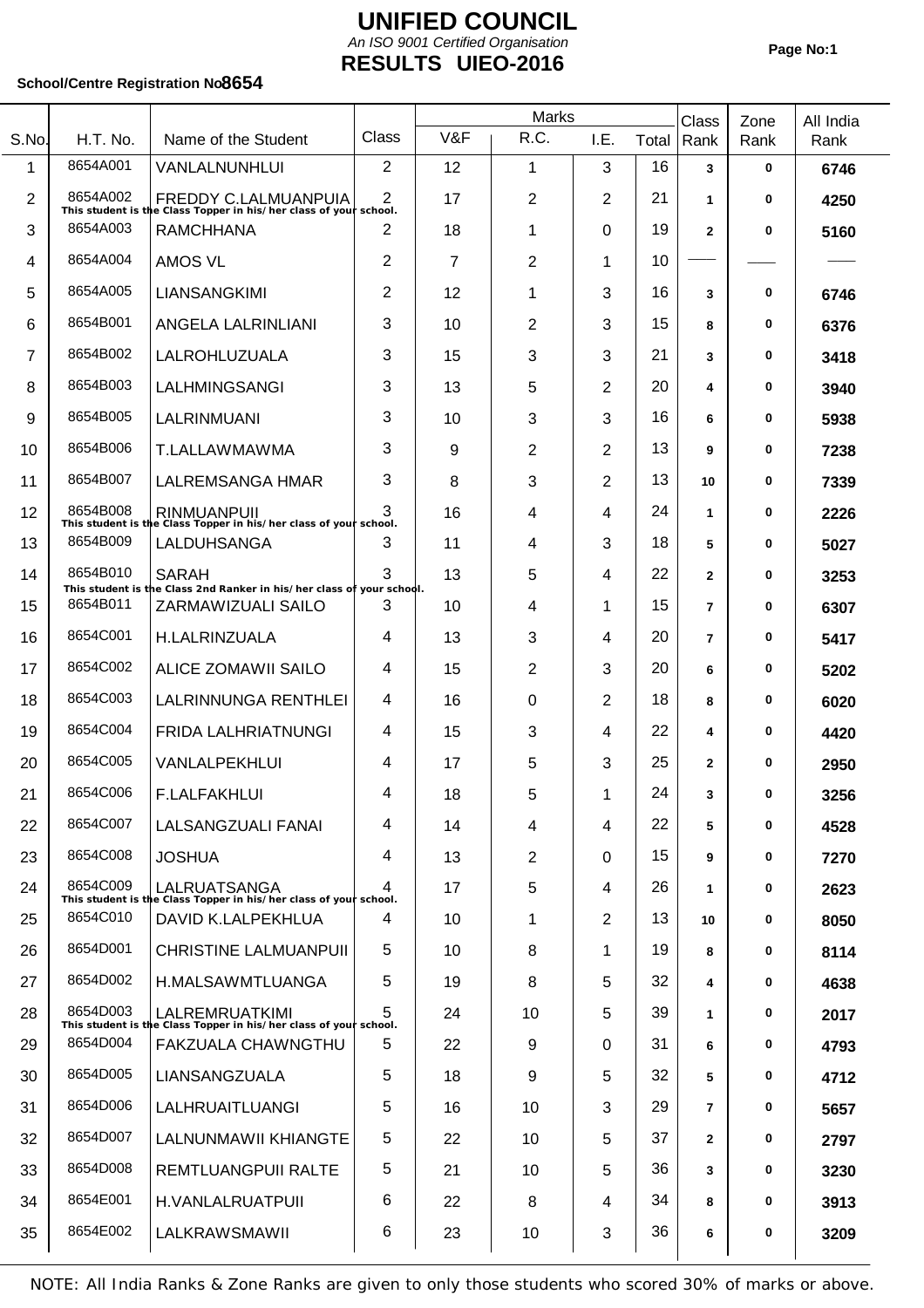## **UNIFIED COUNCIL UIEO-2016 RESULTS** *An ISO 9001 Certified Organisation*

### School/Centre Registration No8654

|       |          |                                                                                               |                | Marks |                |      |       | Class          | Zone | All India |
|-------|----------|-----------------------------------------------------------------------------------------------|----------------|-------|----------------|------|-------|----------------|------|-----------|
| S.No. | H.T. No. | Name of the Student                                                                           | Class          | V&F   | R.C.           | I.E. | Total | Rank           | Rank | Rank      |
| 36    | 8654E003 | <b>BENJAMIN ZORINSANGA</b>                                                                    | 6              | 17    | 9              | 3    | 29    | $12 \,$        | 0    | 5890      |
| 37    | 8654E004 | R.LALROHLUI                                                                                   | 6              | 18    | 9              | 4    | 31    | 11             | 0    | 5164      |
| 38    | 8654E005 | <b>F.LALRUATSANGA</b>                                                                         | 6              | 24    | 9              | 3    | 36    | 4              | 0    | 3140      |
| 39    | 8654E006 | <b>LALRUATDIKA SAILO</b>                                                                      | 6              | 20    | 9              | 4    | 33    | 10             | 0    | 4370      |
| 40    | 8654E007 | VANLALHRUAIA                                                                                  | 6              | 26    | 5              | 5    | 36    | 3              | 0    | 3096      |
| 41    | 8654E008 | <b>ZOTLUANGPUII</b><br>This student is the Class 2nd Ranker in his/her class of your school.  | 6              | 24    | 10             | 4    | 38    | $\overline{2}$ | 0    | 2569      |
| 42    | 8654E009 | LALHRIATPUII PACHUAU                                                                          | 6              | 22    | 8              | 3    | 33    | 9              | 0    | 4205      |
| 43    | 8654E010 | K.LALHRIATZUALI<br>This student is the Class Topper in his/her class of your school.          | 6              | 29    | 8              | 5    | 42    | 1              | 0    | 1089      |
| 44    | 8654E011 | <b>ROHMINGSANGI</b>                                                                           | 6              | 24    | 9              | 3    | 36    | 4              | 0    | 3140      |
| 45    | 8654E012 | <b>PRISCILLA</b>                                                                              | 6              | 22    | 10             | 4    | 36    | $\overline{7}$ | 0    | 3320      |
| 46    | 8654F001 | <b>ABIGAIL LALRINHLUI</b>                                                                     | 7              | 20    | 6              | 2    | 28    | $\overline{7}$ | 0    | 3807      |
| 47    | 8654F002 | LALRAMROPUII                                                                                  | 7              | 17    | 4              | 1    | 22    | 8              | 0    | 6254      |
| 48    | 8654F003 | LALHRIATHLUI HLONDO                                                                           | 7              | 21    | 7              | 2    | 30    | 6              | 0    | 3137      |
| 49    | 8654F004 | VANLALROTLUANGA                                                                               | 7              | 25    | 5              | 1    | 31    | 3              | 0    | 2630      |
| 50    | 8654F005 | <b>HUDSON LALRINHLUA</b><br>This student is the Class Topper in his/her class of your school. | $\overline{7}$ | 26    | 7              | 2    | 35    | 1              | 0    | 1637      |
| 51    | 8654F006 | K.LALRUATKIMA                                                                                 | 7              | 15    | 5              | 2    | 22    | 9              | 0    | 6478      |
| 52    | 8654F007 | RAMCHANMAWII                                                                                  | 7              | 15    | $\overline{2}$ | 1    | 18    | 10             | 0    | 8254      |
| 53    | 8654F008 | <b>LALCHHANHIMI</b>                                                                           | 7              | 10    | 5              | 1    | 16    | 11             | 0    | 9317      |
| 54    | 8654F009 | <b>ROHLUZUALI</b>                                                                             | 7              | 23    | 5              | 3    | 31    | 4              | 0    | 2776      |
| 55    | 8654F010 | <b>PC.LALRINFELI</b>                                                                          | 7              | 23    | 4              | 3    | 30    | 5              | 0    | 3044      |
| 56    | 8654F011 | LALFAKZUALA ZADENG<br>This student is the Class 2nd Ranker in his/her class of your school.   | 7              | 23    | 8              | 3    | 34    | $\mathbf{2}$   | 0    | 2021      |
| 57    | 8654G001 | <b>RINSAWMZELA</b>                                                                            | 8              | 22    | 6              | 3    | 31    | $\overline{7}$ | 0    | 5649      |
| 58    | 8654G002 | MALSAWMSANGA<br>This student is the Class Topper in his/her class of your school.             | 8              | 25    | 9              | 3    | 37    | 1              | 0    | 2629      |
| 59    | 8654G003 | LALZARMAWII                                                                                   | 8              | 25    | 7              | 5    | 37    | $\mathbf{2}$   | 0    | 2748      |
| 60    | 8654G004 | K.LALROHLUI                                                                                   | 8              | 23    | 6              | 4    | 33    | 5              | 0    | 4739      |
| 61    | 8654G005 | PC.LALREMZUALI                                                                                | 8              | 19    | 7              | 3    | 29    | 8              | 0    | 6688      |
| 62    | 8654G006 | <b>LALREMSIAMI NGENTE</b>                                                                     | 8              | 23    | 6              | 4    | 33    | 5              | 0    | 4739      |
| 63    | 8654G007 | C.ROHLUZUALA                                                                                  | 8              | 22    | 10             | 4    | 36    | 3              | 0    | 3471      |
| 64    | 8654G008 | R.LALREMPUII                                                                                  | 8              | 25    | 6              | 4    | 35    | 4              | 0    | 3598      |
|       |          |                                                                                               |                |       |                |      |       |                |      |           |